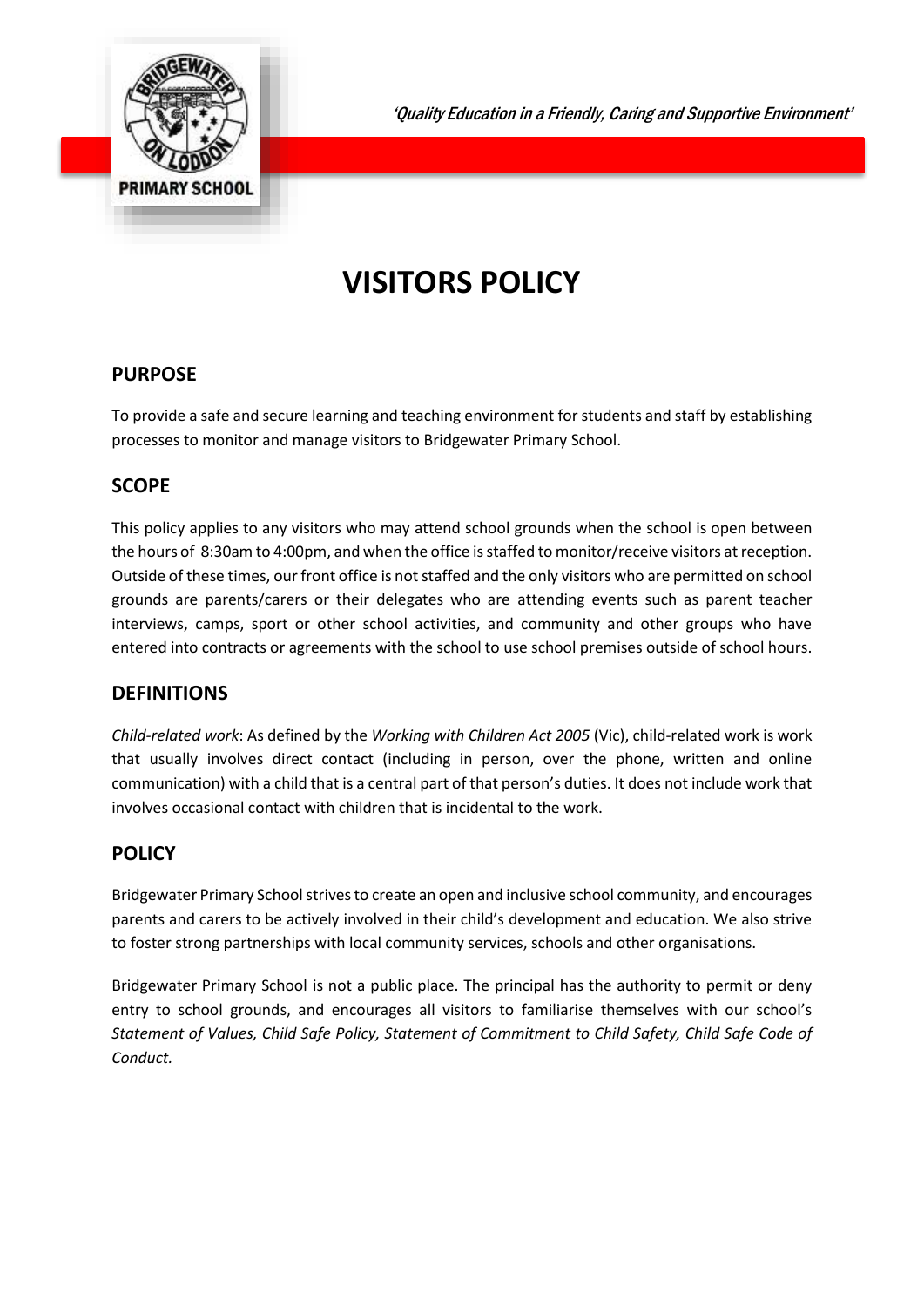From time to time, different members of the public may visit our school. Visitors may include, but are not limited to:

- Parents
- Volunteers see our school's Volunteers Policy for more information
- Prospective parents, students and employees
- Invited speakers, sessional instructors and others addressing learning and development
- Public officials (eg Members of Parliament, local councillors)
- Persons conducting business eg: uniform suppliers, booksellers, official school photographers, commercial salespeople
- Instructors providing Special Religious Instruction (SRI)
- Tradespeople
- Children's services agencies
- Talent scouts
- Department of Health and Human Services workers
- Victoria Police
- Persons authorised to enter school premises (eg Worksafe inspectors, health officers etc)
- Other Department of Education and Training staff (including allied health staff) or contractors
- NDIS therapists or other allied health or health practitioners

#### **Sign In Procedure**

All visitors to Bridgewater Primary School are required to report to the school office on arrival (see exceptions below in relation to parents/carers). Visitors must:

- Record their name, signature, date and time of visit and purpose of visit in the visitors book (located under the TV in the foyer) and check in using the QR code when required.
- Provide proof of identification to office staff upon request
- Produce their valid Working with Children Check where required by this policy (see below)
- Follow instruction from school staff and abide by all relevant policies relating to appropriate conduct on school grounds including Child Safety Code of Conduct, Sexual Harassment Policy, Workplace Bullying Policy, Respect for School Staff, Statement of Values, Parent Complaint Policy
- Return to the office upon departure, sign out and return visitor's name tag

Bridgewater Primary School will ensure that our school's Child Safety Code of Conduct/Child Safety Statement of Commitment are available and visible to visitors when they sign in.

#### **Requirements for visitors to produce a valid Working with Children Check Card**

For Working with Children Check (WWC Check) and other suitability check requirements relating to parents/carers and other volunteers working with students please see our Volunteers Policy.

All visitors who are engaged in **child-related work** (see definition above) must have a valid WWC Check.

In some circumstances, visitors to Bridgewater Primary School who are **not** engaged in child-related work will also be required to produce a valid WWC Check depending on the particular circumstances of their visit. For example, Bridgewater Primary School will require a valid WWC Check for: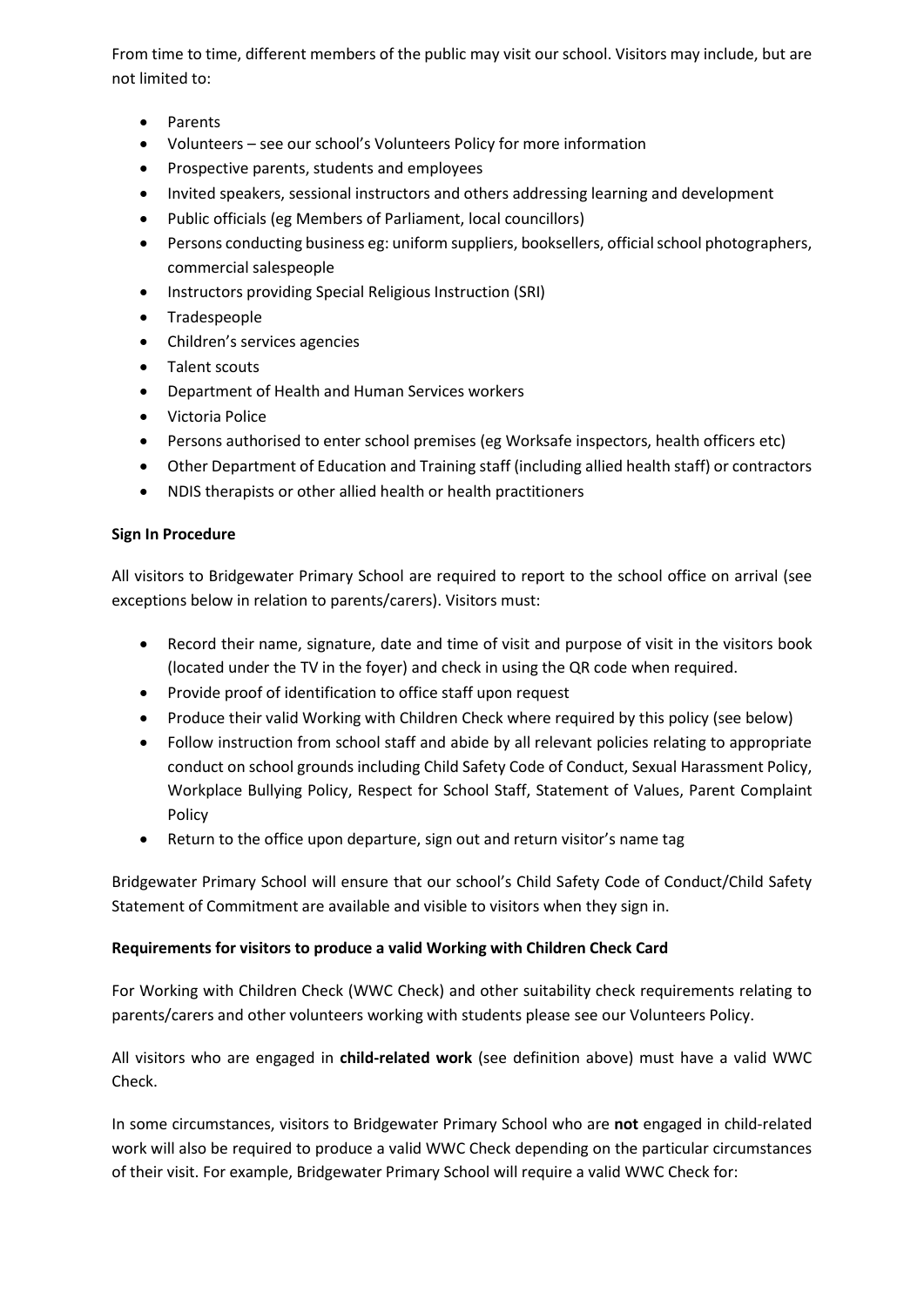- **visitors who will be working regularly with children** during the time they are visiting, even though direct contact with children is not a central part of their normal duties
- **other visitors (e.g. contractors)**, who will regularly be performing work at the school and in circumstances where they will be performing their work in an area where they will be unsupervised and around children.

Further background checks, including references, may also be requested at the discretion of the principal.

Visitors who will be working in areas away from students (e.g. a visiting auditor who will be located in the front office with administration staff) or who will be supervised and accompanied by a staff member during their visit (e.g. a Member of Parliament, a journalist, a prospective parent on a school tour) will not be required to have a WWC Check.

Sworn Victoria Police officers or sworn Australian Federal Police officers are exempt from requiring a WWC Check, but may be asked to verify that they are sworn officers by providing proof of identification.

#### **Invited speakers and presenters**

On occasion, Bridgewater Primary School may invite external speakers or providers to deliver incursions, presentations, workshops and special programs for our students. Consistent with Department of Education and Training requirements, the school will:

- ensure that the content of presentations and programs by external providers contributes to the educational development of our students and is consistent with curriculum objectives
- ensure that any proposed visit, programs or content delivered by visitors complies with the requirement that education in Victorian government schools is secular (apart from the provision of Special Religious Instruction) and is consistent with the values of public education, Department policies and the *Education and Training Reform Act 2006* (Vic). In particular, programs delivered by visitors are to be delivered in a manner that supports and promotes the principles and practice of Australian democracy including a commitment to:
	- o elected government
	- o the rule of law
	- o equal rights for all before the law
	- o freedom of religion, speech and association
	- o the values of openness and tolerance
	- o respect the range of views held by students and their families.

#### **Parent visitors**

We understand that there may occasionally be a reason why a parent or carer may want to speak to or see their child at school, during school hours.